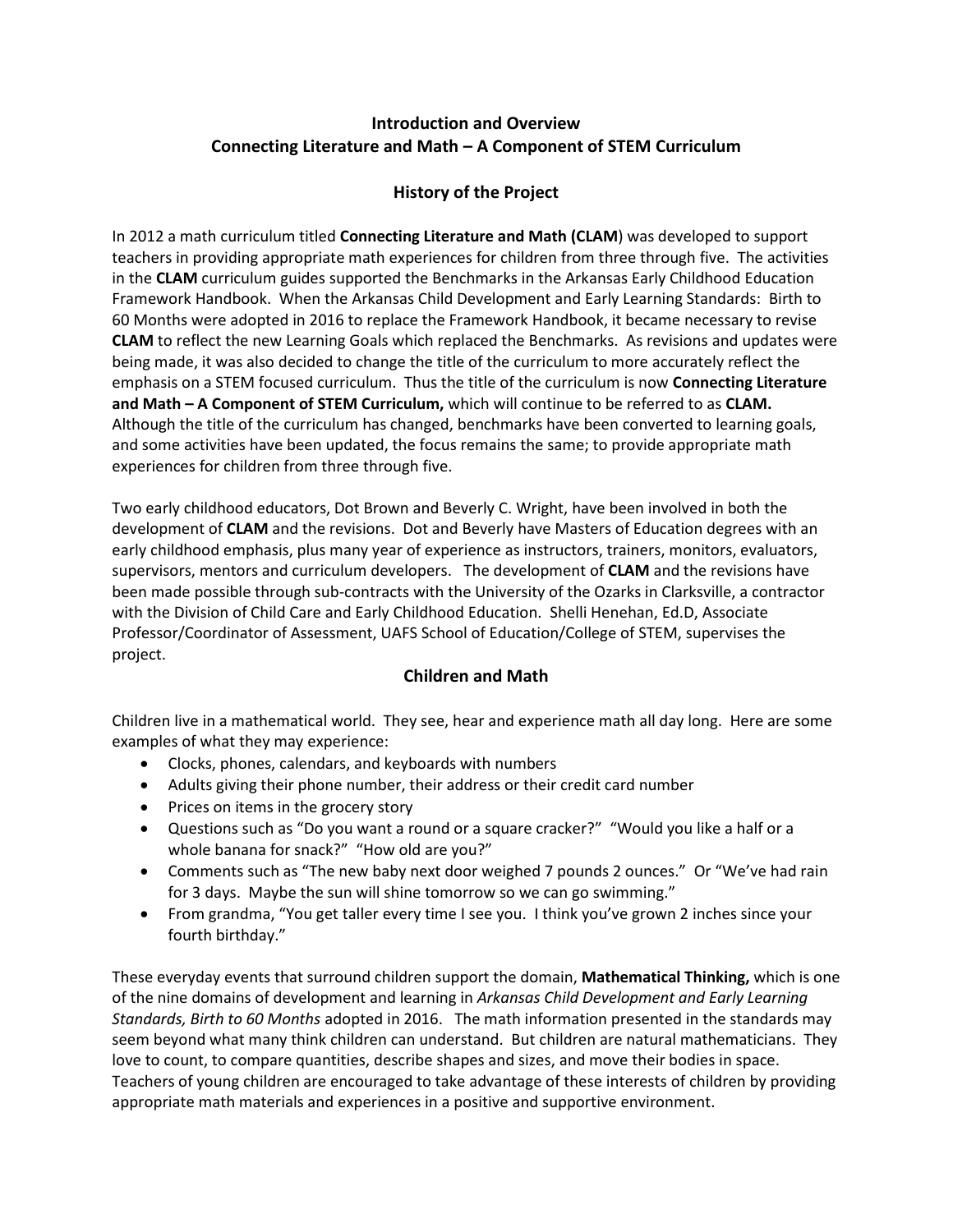## **Using the Curriculum Guides**

The curriculum guides focus on strategies for providing children daily opportunities to experience mathematics through child-centered, hands-on activities as well as teacher-guided experiences. Guides begin with children's books that focus on one or more mathematical thinking learning goals and strands. Each guide extends to related experiences in the learning environment and the daily curriculum. At the end of each guide are ideas for assessment of children.

Consider CLAM as a supplement to the Arkansas approved curriculum you are currently using in order to provide children additional opportunities to achieve mathematical competence.

# **Creating a Math Environment**

Following is a list of materials to consider when creating a child-centered, hands-on math environment in a classroom. Some of the items may be found in the center or in the home. Others can be purchased and some can be made by the teacher. Feel free to provide additional materials.

### **Number Concepts and Operations**

- number puzzles
- counting match-ups (2 piece puzzles)
- pegs and pegboards
- counters (bears, cats, dogs, frogs, turtles, etc.)
- magnetic numerals
- number cubes (dice)
- number bingo

### **Algebraic Thinking**

- beads and laces (patterning)
- links (patterning)
- unifix cubes (patterning)
- patterning match-ups (2 piece puzzles)
- counters of different colors (classification)

### **Measurement and Comparison**

- pan balance scales
- ruler
- cloth tape measure
- timers
- $\bullet$  clocks
- thermometer
- growth chart
- measuring cups and spoons
- unifix cubes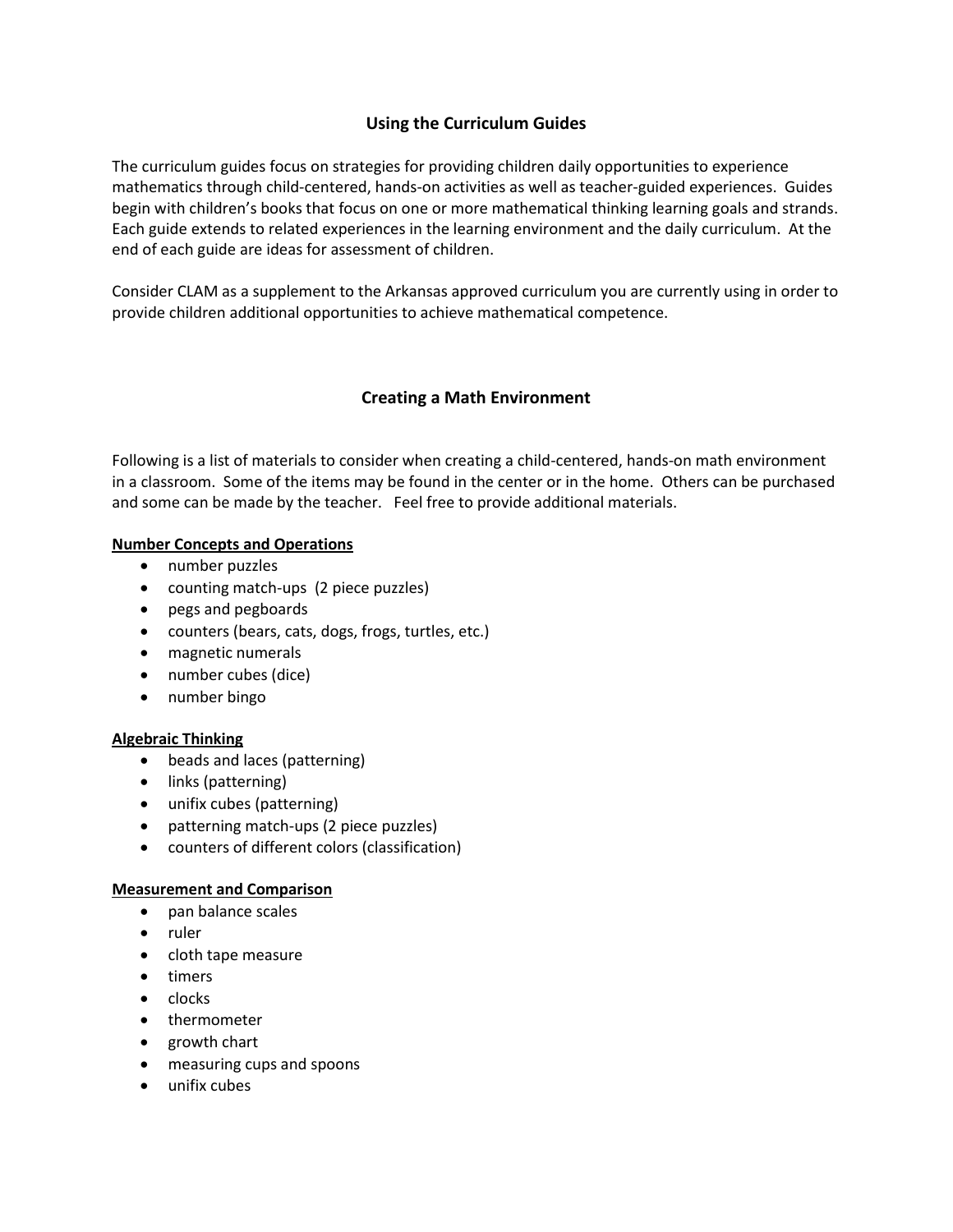### **Geometry and Spatial Sense**

- wood unit blocks
- tabletop blocks
- parquetry blocks and pattern cards
- geoboards
- geometric shapes (3-dimensional)
- magnetic tiles

Consider these three approaches to including math materials in the learning environment:

- Provide a math center with the majority of available math materials in the center
- Include materials in various areas of the environment rather than in a math center
- Provide both a math center and the inclusion of math materials in other areas of the environment

## **Assessing Children's Mathematical Thinking Skills**

At the beginning of each guide are the Mathematical Thinking Domain Components and the Learning Goals that will be supported through activities in the guide. Learning goals are listed for all of the activities. At the end of each guide is a section titled **Assessment Ideas.** In this section, specific activities and/or materials in the environment that can be used to determine a child's competence in specific learning goals will be listed.

Teachers are encouraged to intentionally become involved with the children in the activities and to encourage and support them as they use the materials. Through involvement, encouragement, support and observations, a teacher can assess each child's mathematical thinking skills.

## **Mathematical Thinking**

As previously noted, **Mathematical Thinking** is one of the nine domains of development and learning in Arkansas' *Child Development and Learning Standards, Birth to 60 months*. In the standards the domain is presented as follows:

**Mathematical Thinking (Domain) MT1. NUMBER CONCEPTS AND OPERATIONS (Domain Component) MT1.1 Demonstrates number sense and an understanding of quantity (Learning Goal) Number Names & Count Sequence (Strand)**

Says or signs number words in order accurately with increasing ability to count from 1 to five to 10 to 20 and beyond (**Indicator spanning the 37 to 48 and 49 to 60 month age ranges)**

There are four Domain Components in the Mathematical Thinking Domain. Each component is listed below, followed by the learning goals, the strands and the related concepts and processes.